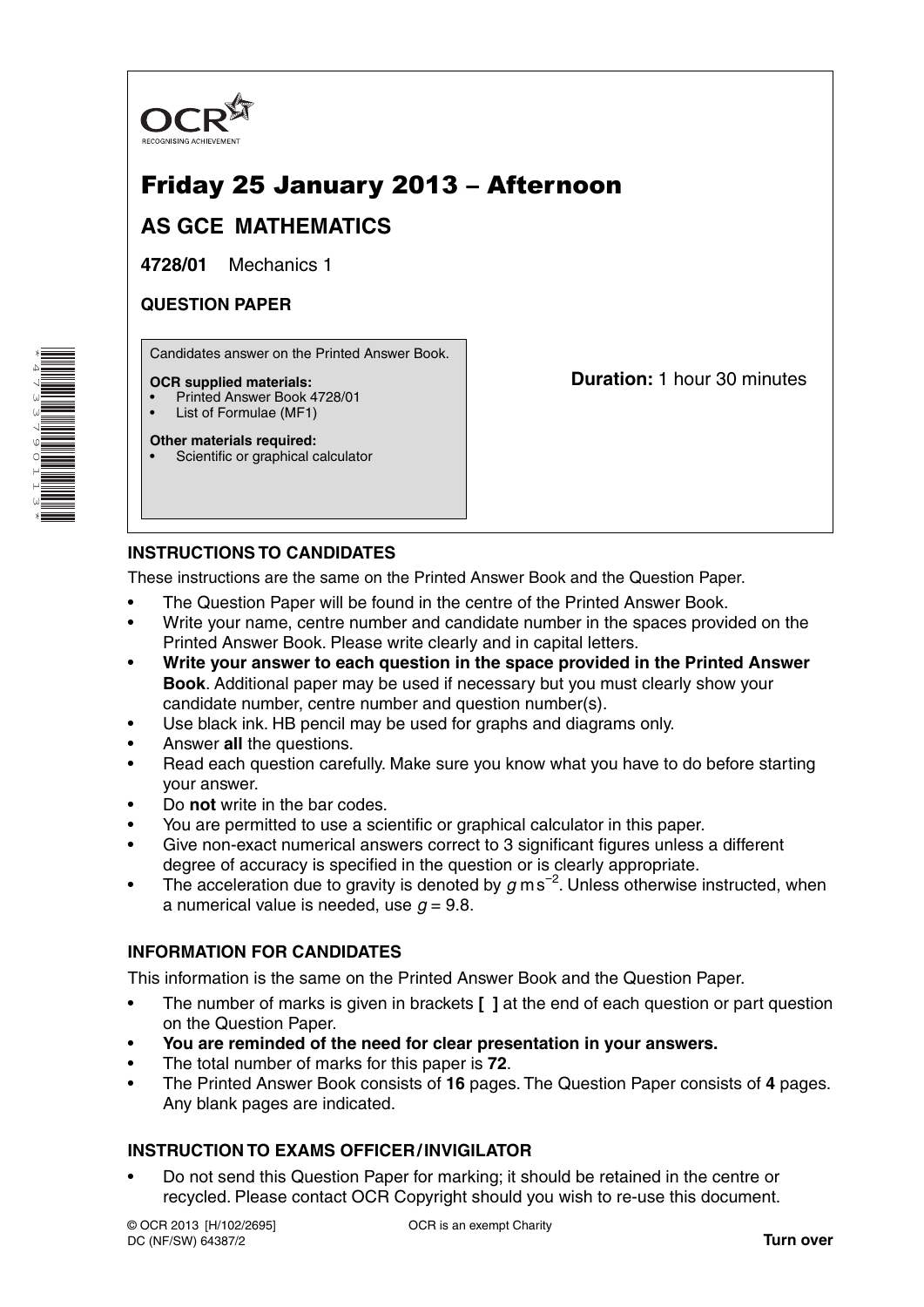- **1** Three horizontal forces, acting at a single point, have magnitudes 12 N, 14 N and 5 N and act along bearings 000°, 090° and 270° respectively. Find the magnitude and bearing of their resultant. **[5]**
- **2** A particle *P* moves in a straight line. The displacement of *P* from a fixed point on the line is  $(t^4 2t^3 + 5)$  m, where *t* is the time in seconds. Show that, when  $t = 1.5$ ,
	- **(i)** *P* is at instantaneous rest, **[3]**
	- **(ii)** the acceleration of *P* is  $9 \text{ m s}^{-2}$ . . **[3]**

**3** 



A particle *P* of mass 0.25 kg moves upwards with constant speed  $u$  ms<sup>-1</sup> along a line of greatest slope on a smooth plane inclined at 30° to the horizontal. The pulling force acting on *P* has magnitude *T* N and acts at an angle of 20° to the line of greatest slope (see diagram). Calculate

| (i) the value of $T$ , | $\lceil 3 \rceil$ |
|------------------------|-------------------|
|                        |                   |
| . .                    |                   |

 **(ii)** the magnitude of the contact force exerted on *P* by the plane. **[3]**

The pulling force *T* N acting on *P* is suddenly removed, and *P* comes to instantaneous rest 0.4 s later.

- **(iii)** Calculate *u*. **[4]**
- **4** The acceleration of a particle *P* moving in a straight line is  $(t^2 9t + 18) \text{ m s}^{-2}$ , where *t* is the time in seconds.
	- **(i)** Find the values of *t* for which the acceleration is zero. **[2]**
- (ii) It is given that when  $t = 3$  the velocity of *P* is 9 m s<sup>−1</sup>. Find the velocity of *P* when  $t = 0$ . [4]
	- **(iii)** Show that the direction of motion of *P* changes before  $t = 1$ . [2]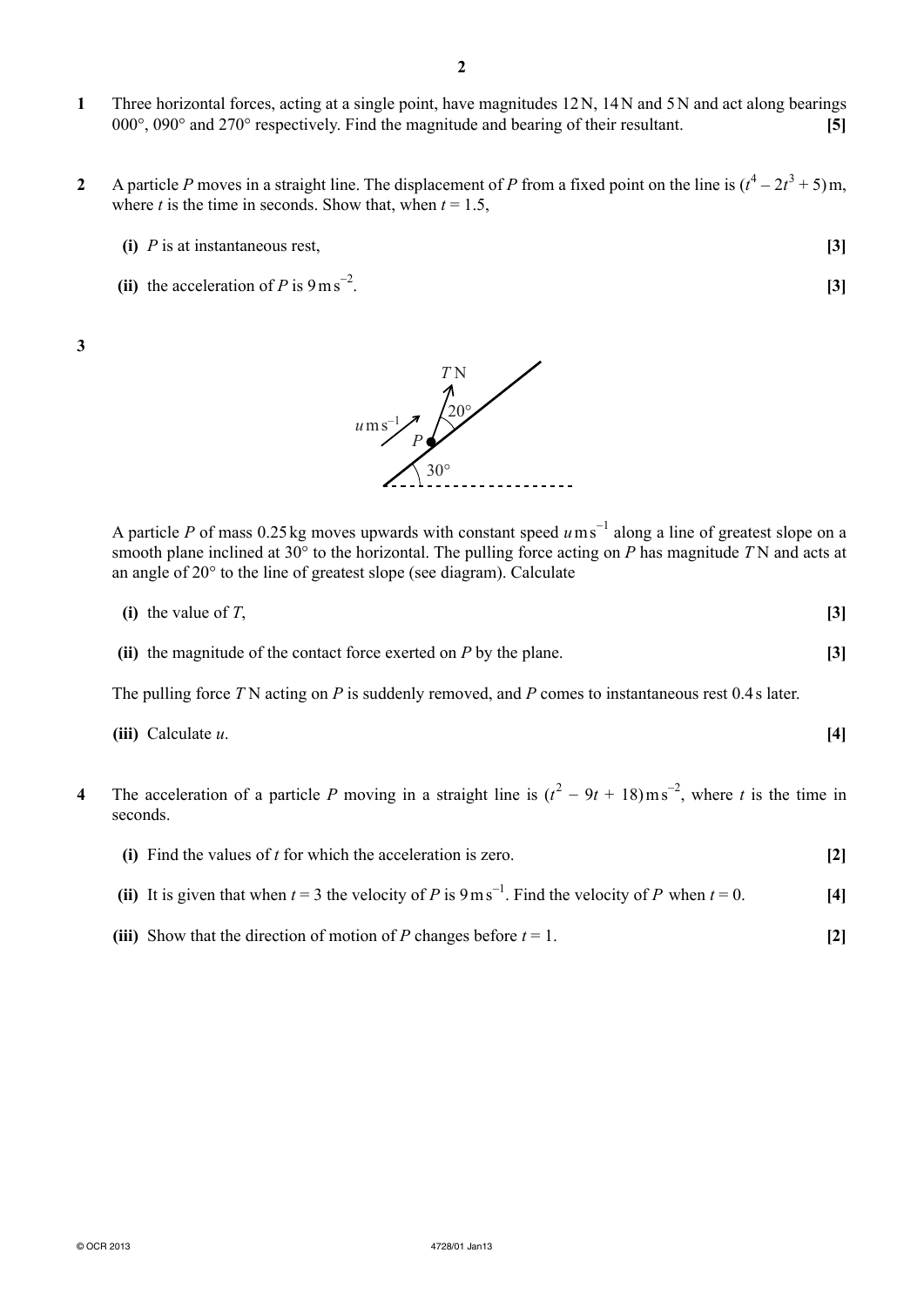

A small smooth pulley is suspended from a fixed point by a light chain. A light inextensible string passes over the pulley. Particles *P* and *Q*, of masses 0.3 kg and *m* kg respectively, are attached to the opposite ends of the string. The particles are released from rest at a height of 0.2 m above horizontal ground with the string taut; the portions of the string not in contact with the pulley are vertical (see diagram). *P* strikes the ground with speed 1.4 ms<sup>-1</sup>. Subsequently *P* remains on the ground, and *Q* does not reach the pulley.

 **(i)** Calculate the acceleration of *P* while it is in motion and the corresponding tension in the string. **[4]**

| (ii) Find the value of $m$ .                                 |  |
|--------------------------------------------------------------|--|
| (iii) Calculate the greatest height of $Q$ above the ground. |  |

 **(iv)** It is given that the mass of the pulley is 0.5 kg. State the magnitude of the tension in the chain which supports the pulley

|  | (a) when $P$ is in motion, |  |  |
|--|----------------------------|--|--|
|--|----------------------------|--|--|

- **(b)** when *P* is at rest on the ground and *Q* is moving upwards. **[1]**
- **6** Particle *P* of mass 0.3 kg and particle *Q* of mass 0.2 kg are 3.6 m apart on a smooth horizontal surface. *P* and *Q* are simultaneously projected directly towards each other along a straight line. Before the particles collide  $\tilde{P}$  has speed 4 m s<sup>−1</sup> and  $\tilde{Q}$  has speed 5 m s<sup>−1</sup>.
	- **(i)** Given that the particles coalesce in the collision, calculate their common speed after they collide. **[3]**
	- **(ii)** It is given instead that one particle is at rest immediately after the collision.
		- **(a)** State which particle is in motion after the collision and find the speed of this particle. **[4]**
		- **(b)** Find the time taken after the collision for the moving particle to return to its initial position. **[4]**
		- **(c)** On a single diagram sketch the  $(t, v)$  graphs for the two particles, with  $t = 0$  as the instant of their initial projection. **[4]**